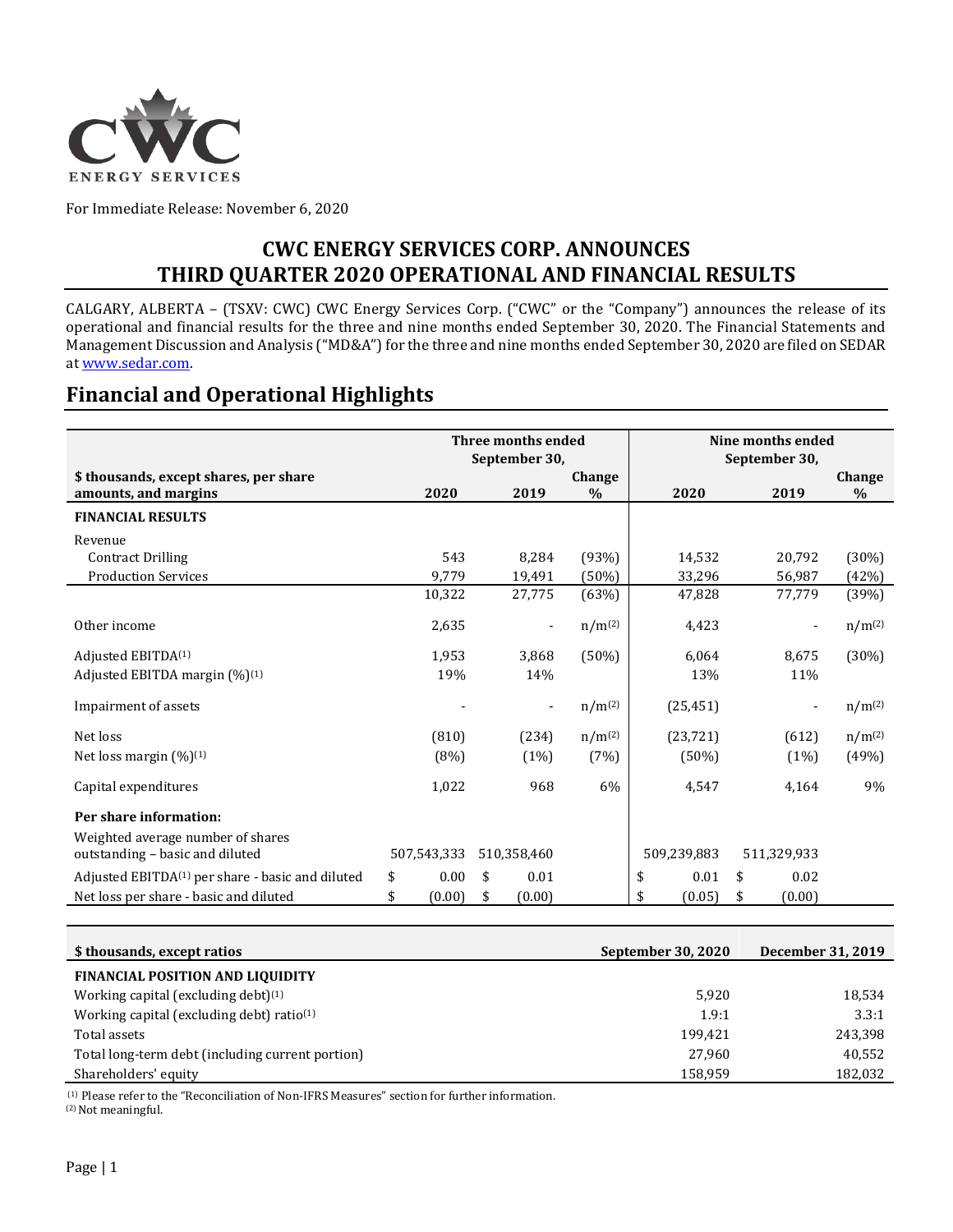Working capital (excluding debt) for September 30, 2020 has decreased \$12.6 million (68%) since December 31, 2019 driven by decreases in accounts receivable (\$13.1 million (55%)), prepaid expenses and deposits (\$0.7 million (25%)) offset by decrease in account payable (\$1.2 million (15%)). Long-term debt (including current portion) has decreased \$12.6 million (31%) from December 31, 2019 driven primarily by the collection of accounts receivable. Both working capital and longterm debt are lower in Q3 2020 compared to Q4 2019 due to the significantly reduced operating activity as a result of the COVID-19 global health pandemic. Shareholders' equity has decreased \$23.1 million (13%) since December 31, 2019 primarily due to the net loss for the nine months ended September 30, 2020 which included a charge for impairment of assets of \$25.5 million partially offset by an unrealized gain on translation of foreign operations of \$1.2 million.

# **Highlights for the Three Months Ended September 30, 2020**

- During Q3 2020, the Company received 300 application approvals under the Alberta Site Rehabilitation Program ("SRP") worth approximately \$4.8 million in future work with a further \$14.5 million under review or awaiting future government application rounds to open. The \$1.0 billion Alberta SRP, the \$400 million Saskatchewan Accelerated Site Closure Program ("ASCP") and the \$100 million B.C. Dormant Sites Reclamation Program ("DSRP") provides grants to eligible oilfield service contractors to perform well, pipeline, and oil and gas site closure and reclamation work, creating jobs and supporting the environment. CWC's Production Services segment is well positioned to provide well decommissioning work on these inactive wells.
- Average Q3 2020 crude oil price, as measured by West Texas Intermediate ("WTI"), of US\$40.90/bbl was 46% higher than the Q2 2020 average price of US\$27.95/bbl (Q3 2019: US\$56.40/bbl) and the price differential between Canadian heavy crude oil, as represented by Western Canadian Select ("WCS"), and WTI maintained a differential in the range of US\$7.85/bbl to US\$11.18/bbl during the third quarter of 2020. Natural gas prices, as measured by AECO, increased 13% from an average of \$1.90/GJ in Q2 2020 to \$2.14/GJ in Q3 2020 (Q3 2019 \$0.97/GJ).
- CWC's Canadian drilling rig utilization in Q3 2020 of 4% (Q3 2019: 19%) was lower than the Canadian Association of Oilwell Drilling Contractors ("CAODC") industry average of 9%. Canadian activity levels in Q3 2020 of 28 drilling rig operating days (Q3 2019: 130 drilling rig operating days) from seven Canadian drilling rigs were lower as a result of the decline in demand for crude oil driven by the global health solutions to slow the spread of the COVID-19 virus. Average revenue per operating day of \$19,214 resulted in revenue of \$0.5 million (Q3 2019: \$2.7 million) from the Canadian drilling operations. As a result of the COVID-19 health pandemic and the travel restrictions implemented between Canada and the U.S., CWC's two U.S. drilling rigs, which operate with Canadian rig crews, did not see any operating days in Q3 2020 (Q3 2019: 155 drilling rig operating days) and, therefore, did not generate any revenue in the quarter (Q3 2019: \$5.6 million). Service rig utilization in Q3 2020 of 29% (Q3 2019: 52%) was driven by 15,859 operating hours which were 46% lower than the 29,528 operating hours in Q3 2019; a result of the significant drop off in activity levels due to COVID-19 and the corresponding steep drop in oil prices.
- Revenue of \$10.3 million, a decrease of \$17.5 million (63%) compared to \$27.8 million in Q3 2019.
- Other income of \$2.6 million in Q3 2020 consists of Government of Canada grants, which the Company received under the Canada Emergency Wage Subsidy ("CEWS").
- Adjusted EBITDA<sup>(1)</sup> of \$2.0 million, a decrease of \$1.9 million compared to \$3.9 million in 03 2019.
- Net loss of \$0.8 million, an increase of \$0.6 million compared to \$0.2 million in Q3 2019.
- During Q3 2020, 2,405,000 (Q3 2019: 405,000) common shares were purchased under the Normal Course Issuer Bid ("NCIB") and 2,349,000 (Q3 2019: 524,500) common shares were cancelled and returned to treasury.

(1) Please refer to the "Reconciliation of Non-IFRS Measures" section for further information.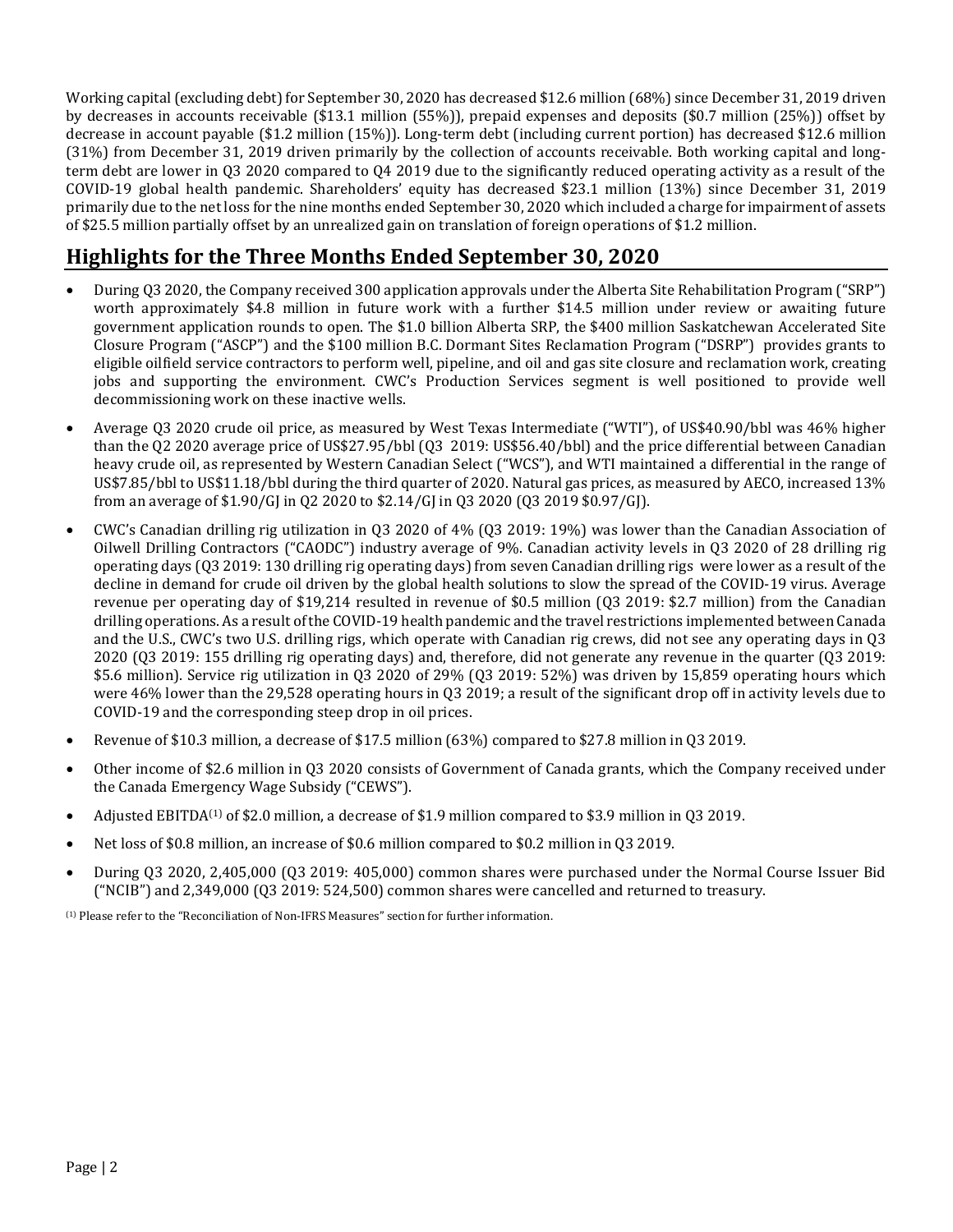# **Highlights for the Nine months Ended September 30, 2020**

- The oil and gas sector was hit particularly hard amid the global economic downturn as a result of the COVID-19 health pandemic and the measures put in place to slow the spread of the virus. Demand for crude oil collapsed at a time when global supply was ramping up, fueled by rising shale oil output in the U.S. As a result, global oil prices collapsed. The Company's exploration and production ("E&P") customers, struggling with declining demand and business stability, cut their capital expenditure programs leading to reduced demand for the Company's services. The duration of the negative impact from the COVID-19 health pandemic on the Company's operations is unknown and will depend on future economic developments, which cannot be predicted with confidence at this time. Therefore, the Company continues to pursue cash saving initiatives to preserve cash resources and maintain balance sheet strength as well as to retain its most valuable asset – its key employees. The Company has also enacted new safety protocols to protect the health and safety of its employees so that the Company can operate with confidence that its employees and customers are taking the necessary precautions.
- CWC's Canadian drilling rig utilization for the first nine months of 2020 of 23% (2019: 23%) exceeded the Canadian Association of Oilwell Drilling Contractors ("CAODC") industry average of 16%. Canadian activity levels for the first nine months of 2020 decreased 25% to 440 drilling rig operating days (2019: 583 drilling rig operating days) from seven Canadian drilling rigs. Average revenue per operating day of \$22,073 resulted in revenue of \$9.7 million from the Canadian drilling operations. U.S. drilling rig activity levels for the first nine months of 2020 were 144 drilling rig operating days (2019: 180 drilling rig operating days) from two U.S. drilling rigs for a utilization of 26% (2019: 33%). U.S. Contract Drilling revenue of \$4.8 million represented 33% of CWC's total Contract Drilling revenue in the first nine months of 2020 with the average revenue per operating day of US\$25,139 from U.S. operations. CWC's service rig utilization for the first nine months of 2020 of 31% (2019: 48%) was driven by 50,338 operating hours which were 40% lower than the 83,531 operating hours in 2019; a result of the significant drop off in activity levels due to COVID-19 and the corresponding steep drop in oil prices.
- Revenue of \$47.8 million, a decrease of \$30.0 million (39%) compared to \$77.8 million in the first nine months of 2019.
- Adjusted EBITDA<sup>(1)</sup> of \$6.1 million, a decrease of \$2.6 million (30%) compared to \$8.7 million in the first nine months of 2019.
- Net loss of \$23.7 million, an increase of \$22.9 million compared to \$0.8 million in the first nine months of 2019. The increase in net loss is primarily due to a charge for impairment of assets of \$25.5 million taken in Q1 2020.
- For the nine months ended September 30, 2020, the Company purchased 7,787,500 (2019: 3,078,500) common shares under the Normal Course Issuer Bid ("NCIB") and 7,831,000 (2019: 3,060,500) common shares were cancelled and returned to treasury.

(1) Please refer to the "Reconciliation of Non-IFRS Measures" section for further information.

### **Operational Overview**

#### **Contract Drilling**

CWC Ironhand Drilling, the Company's Contract Drilling segment, has a fleet of nine telescopic double drilling rigs with depth ratings from 3,200 to 5,000 metres. Eight of nine rigs have top drives and three have pad rig walking systems. All of the drilling rigs are well suited for the most active depths for horizontal drilling in the Western Canadian Sedimentary Basin ("WCSB"), including the Montney, Cardium, Duvernay and other deep basin horizons. The Company also operates in select United States basins including the Eagle Ford, Denver-Julesburg ("DJ") and Bakken. One of the Company's strategic initiatives is to continue to increase the capabilities of its existing fleet to meet the growing demands of E&P customers for deeper depths at a cost effective price while providing a sufficient internal rate of return for CWC's shareholders.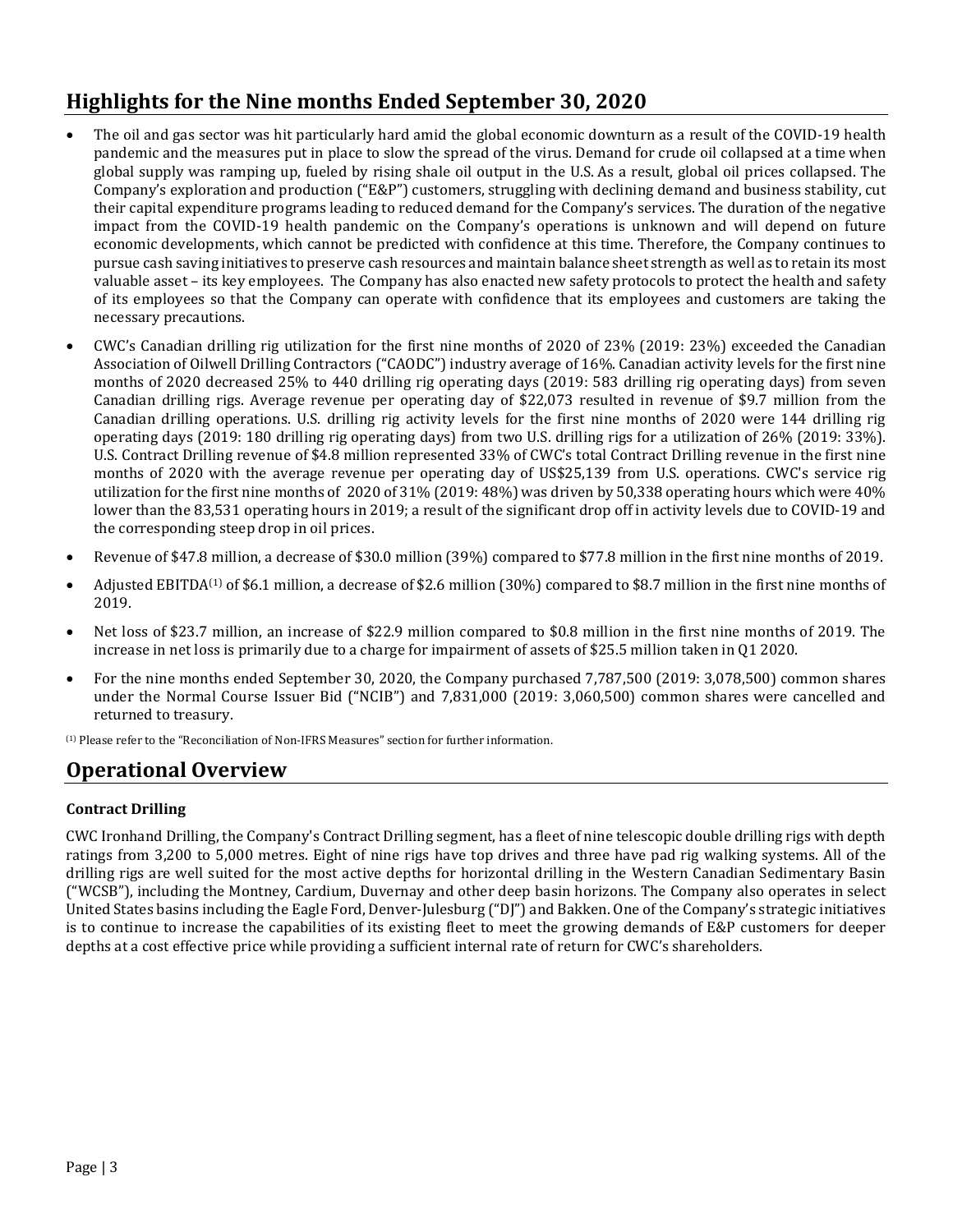|                                                       | Three months ended |          |                |                 |                |                 |          |          |  |
|-------------------------------------------------------|--------------------|----------|----------------|-----------------|----------------|-----------------|----------|----------|--|
|                                                       | Sep. 30.           | Jun. 30, | Mar. 31,       | Dec. 31,        | Sep. 30,       | <b>Jun. 30,</b> | Mar. 31, | Dec. 31, |  |
| <b>OPERATING HIGHLIGHTS</b>                           | 2020               | 2020     | 2020           | 2019            | 2019           | 2019            | 2019     | 2018     |  |
| Drilling Rigs - Canada                                |                    |          |                |                 |                |                 |          |          |  |
| Total drilling rigs, end of period                    | 7                  | 7        | 7              | 7               | 7              | 7               | 9        | 9        |  |
|                                                       |                    |          |                |                 |                |                 |          |          |  |
| Revenue per operating day <sup>(1)</sup>              | \$19,214           | \$19,382 | \$22,849       | \$22,161        | \$20,685       | \$22,750        | \$23,895 | \$26,642 |  |
| Drilling rig operating days                           | 28                 | 68       | 344            | 232             | 130            | 72              | 382      | 491      |  |
| Drilling rig utilization $\frac{9}{2}$ <sup>(2)</sup> | 4%                 | 11%      | 54%            | 36%             | 19%            | 11%             | 47%      | 59%      |  |
| CAODC industry average utilization %                  | 9%                 | $4\%$    | 35%            | 23%             | 23%            | 18%             | 29%      | 28%      |  |
|                                                       |                    |          |                |                 |                |                 |          |          |  |
| Wells drilled                                         | 4                  | 4        | 26             | 18              | 12             | 10              | 39       | 34       |  |
| Average days per well                                 | 7.1                | 17.1     | 13.2           | 12.9            | 10.9           | 8.0             | 9.8      | 14.4     |  |
| Meters drilled (thousands)                            | 13.7               | 20.2     | 99.6           | 75.6            | 39.6           | 26.7            | 119.8    | 127.8    |  |
| Meters drilled per day                                | 483                | 295      | 290            | 326             | 304            | 373             | 314      | 261      |  |
| Average meters per well                               | 3,412              | 5,053    | 3,831          | 4,199           | 3,300          | 2,966           | 3,070    | 3,708    |  |
| <b>Drilling Rigs - United States</b>                  |                    |          |                |                 |                |                 |          |          |  |
| Total drilling rigs, end of period                    | $\overline{2}$     | 2        | $\overline{2}$ | $\overline{2}$  | $\overline{2}$ | 2               |          |          |  |
| Revenue per operating day (US\$) <sup>(1)</sup>       |                    |          | \$25,139       | $$34,448^{(3)}$ | \$27,159       | \$54,188(3)     |          |          |  |
| Drilling rig operating days                           |                    |          | 144            | 56              | 155            | 25              |          |          |  |
| Drilling rig utilization $\frac{9}{2}$                |                    |          | 79%            | 31%             | 84%            | 69%             |          |          |  |
|                                                       |                    |          |                |                 |                |                 |          |          |  |
| Wells drilled                                         |                    |          | 10             | 5               | 16             | $\mathbf{1}$    |          |          |  |
| Average days per well                                 |                    |          | 14.4           | 11.3            | 9.7            | 16.6            |          |          |  |
| Meters drilled (thousands)                            |                    |          | 40.5           | 14.5            | 50.7           | 2.9             |          |          |  |
| Meters drilled per day                                |                    |          | 282            | 258             | 327            | 177             |          |          |  |
| Average meters per well                               |                    |          | 4,053          | 2,942           | 978            | 2,939           |          |          |  |

<sup>(1)</sup>Revenue per operating day is calculated based on operating days (i.e. spud to rig release basis). New or inactive drilling rigs are added based on the first day of field service.

 $^{(2)}$ Drilling rig utilization is calculated based on operating days (i.e. spud to rig release basis).

(3)Revenue is enhanced by one-time recovery of mobilization costs.

Canadian Contract Drilling revenue of \$0.5 million for Q3 2020 (Q3 2019: \$2.7 million) was achieved with a utilization rate of 4% (Q3 2019: 19%), compared to the CAODC industry average of 9%. CWC completed 28 Canadian drilling rig operating days in Q3 2020, 78% lower than 130 Canadian drilling rig operating days in Q3 2019.

As a result of the COVID-19 health pandemic and the travel restrictions implemented between Canada and the U.S., CWC's two U.S. drilling rigs, which operate with Canadian rig crews, did not see any operating days in Q3 2020 (Q3 2019: 155 drilling rig operating days) and, therefore, did not generate any revenue in the quarter (Q3 2019: \$5.6 million).

#### Production Services

With a fleet of 145 service rigs, CWC is the largest well servicing company in Canada as measured by active fleet and operating hours. CWC's service rig fleet consists of 75 single, 56 double, and 14 slant rigs providing services which include completions, maintenance, workovers and well decommissioning with depth ratings from 1,500 to 5,000 metres. CWC has chosen to park 63 of its service rigs and focus its sales and operational efforts on the remaining 82 active service rigs due to the reduction in the number of service rigs currently required to service the WCSB.

CWC's fleet of 12 swabbing rigs operate under the trade name CWC Swabtech. The swabbing rigs are used to remove liquids from the wellbore and allow reservoir pressures to push the commodity up the tubing. The Company has chosen to park seven of its swabbing rigs and focus its sales and operational efforts on the remaining five active swabbing rigs.

CWC's fleet of nine coil tubing units consist of six Class I and three Class II coil tubing units having depth ratings from 1,500 to 3,200 metres. On March 17, 2020, the Company discontinued operations of its coil tubing division and wrote down the value of the assets to their estimated disposal value. The Company will look at monetizing the coil tubing assets when market conditions in the oil and gas industry stabilize.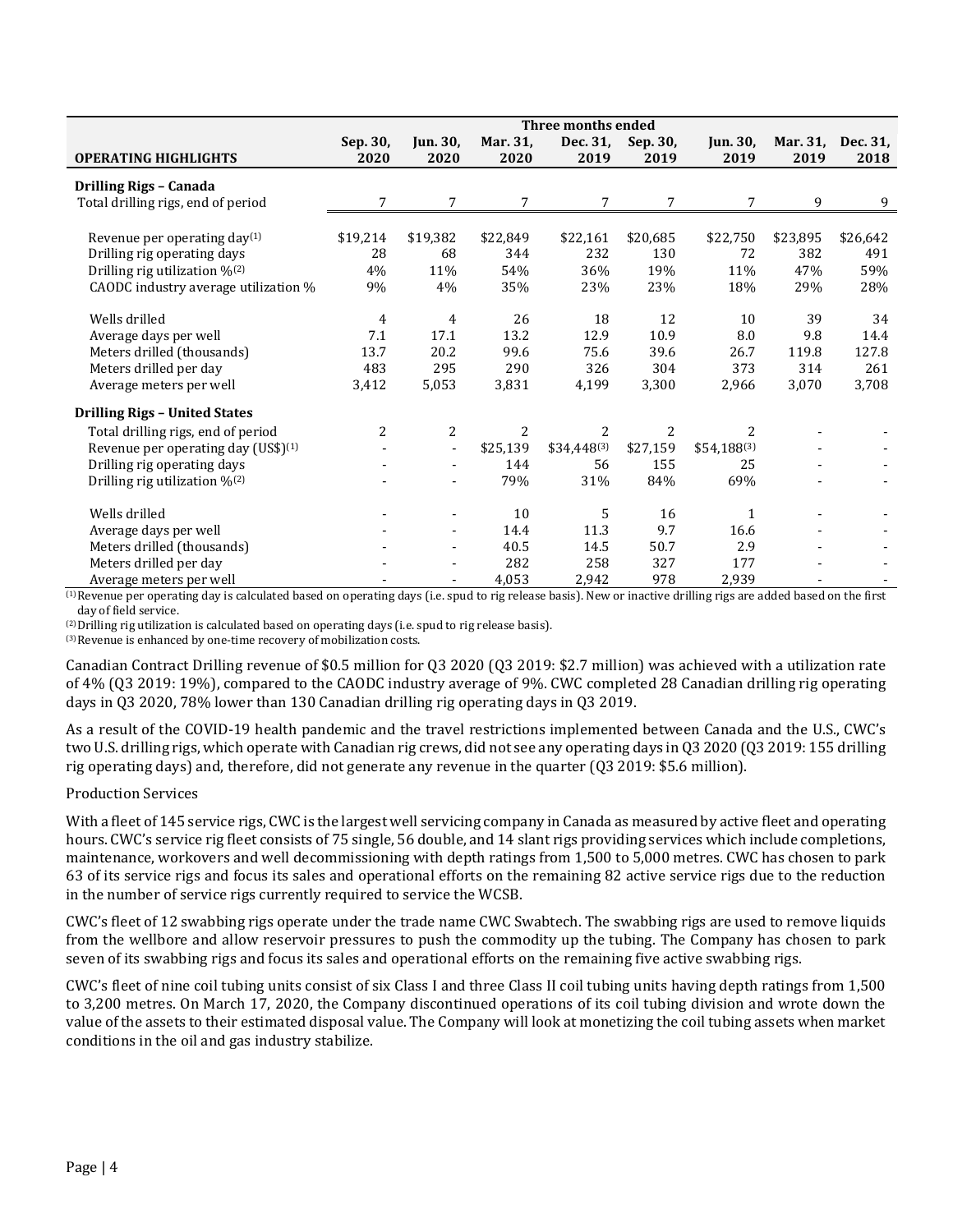|                                                        | Three months ended |                 |          |          |          |                 |          |          |  |  |
|--------------------------------------------------------|--------------------|-----------------|----------|----------|----------|-----------------|----------|----------|--|--|
|                                                        | Sep. 30,           | <b>Jun. 30,</b> | Mar. 31, | Dec. 31, | Sep. 30, | <b>Jun. 30,</b> | Mar. 31, | Dec. 31, |  |  |
| <b>OPERATING HIGHLIGHTS</b>                            | 2020               | 2020            | 2020     | 2019     | 2019     | 2019            | 2019     | 2018     |  |  |
| <b>Service Rigs</b>                                    |                    |                 |          |          |          |                 |          |          |  |  |
| Active service rigs, end of period                     | 82                 | 82              | 83       | 84       | 84       | 92              | 93       | 92       |  |  |
| Inactive service rigs, end of period                   | 63                 | 63              | 62       | 62       | 64       | 56              | 55       | 56       |  |  |
| Total service rigs, end of period                      | 145                | 145             | 145      | 146      | 148      | 148             | 148      | 148      |  |  |
| Operating hours                                        | 15,859             | 4,037           | 30,442   | 33,656   | 29,528   | 23,129          | 30,875   | 31,232   |  |  |
| Revenue per hour                                       | \$605              | \$619           | \$666    | \$664    | \$644    | \$646           | \$671    | \$663    |  |  |
| Revenue per hour excluding top                         |                    |                 |          |          |          |                 |          |          |  |  |
| volume customers                                       | \$623              | \$653           | \$673    | \$682    | \$660    | \$687           | \$690    | \$696    |  |  |
| Service rig utilization $\frac{9}{11}$                 | 29%                | 8%              | 56%      | 62%      | 52%      | 39%             | 53%      | 51%      |  |  |
| <b>Swabbing Rigs</b>                                   |                    |                 |          |          |          |                 |          |          |  |  |
| Active swabbing rigs, end of period                    | 5                  | 5               | 5        | 5        | 5        | 8               | 8        | 8        |  |  |
| Inactive swabbing rigs, end of period                  | 7                  | 7               | 7        | 8        | 8        | 5               | 5        | 5        |  |  |
| Total swabbing rigs, end of period                     | 12                 | 12              | 12       | 13       | 13       | 13              | 13       | 13       |  |  |
|                                                        |                    |                 |          |          |          |                 |          |          |  |  |
| Operating hours                                        | 686                | 513             | 1,088    | 1,141    | 865      | 661             | 1,655    | 2,313    |  |  |
| Revenue per hour                                       | \$271              | \$288           | \$300    | \$282    | \$284    | \$262           | \$288    | \$283    |  |  |
| Swabbing rig utilization $\frac{9}{10}$ <sup>(1)</sup> | 21%                | 16%             | 33%      | 35%      | 28%      | 13%             | 47%      | 41%      |  |  |

 $<sup>(1)</sup>$  Effective September 1, 2019, the CAODC changed its methodology on how it calculates service rig utilization. Service rig and swabbing rig utilization is</sup> now calculated based on 10 operating hours a day x number of days per quarter x 5 days a week divided by 7 days in a week to reflect maximum utilization available due to hours of service restrictions on rig crews. Utilization percentages have been retroactively updated to reflect this new CAODC methodology. Service and swabbing rigs requiring their 24,000 hour recertification, refurbishment or have been otherwise removed from service for greater than 90 days are excluded from the utilization calculation until their first day back in field service.

Production Services revenue of \$9.8 million in Q3 2020, down \$9.7 million (50%) compared to \$19.5 million in Q3 2019. The revenue decrease in Q3 2020 was a direct result of the rapid decrease in crude oil prices, which started in March 2020, as the global health solutions to slow the spread of the COVID-19 virus resulted in a significant drop in demand for crude oil.

CWC's service rig utilization in Q3 2020 of 29% (Q3 2019: 52%) was driven by 15,859 operating hours being 46% lower than the 29,528 operating hours in Q3 2019. In addition, the Q3 2020 average revenue per hour of \$605 was \$39 per hour (5%) lower than the \$644 per hour in Q3 2019 as a result of customer requested discounts during the quarter. Q3 2020 average revenue per hour of \$623 excluding the Company's top volume customers was \$37 per hour (6%) lower than Q3 2019 average revenue per hour of \$660.

CWC swabbing rig utilization in Q3 2020 of 21% (Q3 2019: 28%) with 686 operating hours was 21% lower than the 865 operating hours in Q3 2019. Average revenue per hour for swabbing rigs of \$271 in Q3 2020 was 5% lower compared to \$284 in Q3 2019.

As a result of the lower customer demand, the Company discontinued operations of its coil tubing division on March 17, 2020 and wrote down the value of these assets to their estimated disposal value. The coil tubing division contributed year-to-date 2020 revenue of \$0.3 million and negative Adjusted EBITDA of (\$0.1 million). The Company will look at monetizing the coil tubing assets when market conditions in the oil and gas industry stabilize.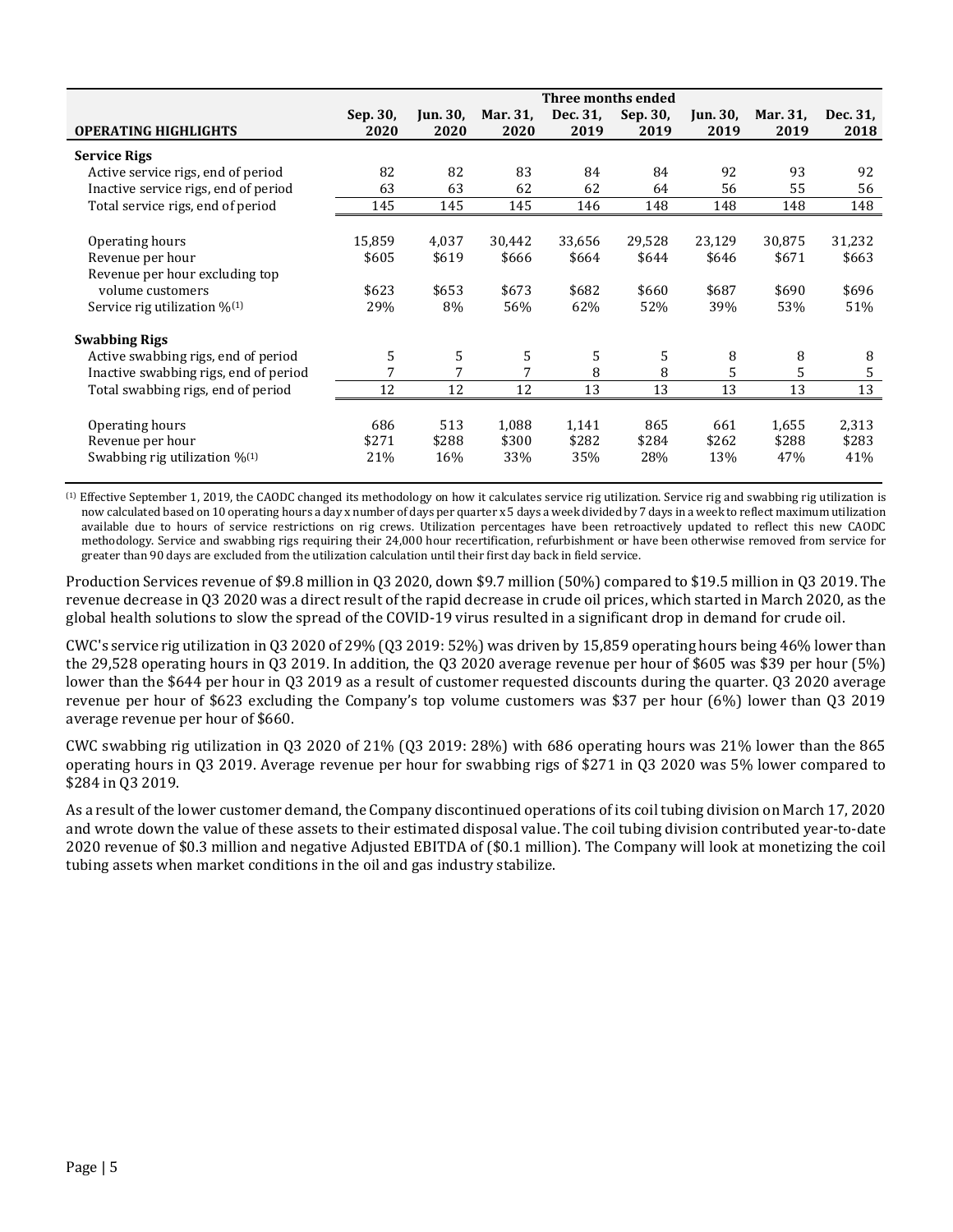# **Capital Expenditures**

|                                                  | Three months ended<br>September 30, |                | <b>Change</b> | <b>Change</b> | Nine months ended<br>September 30, | <b>Change</b> | <b>Change</b> |             |
|--------------------------------------------------|-------------------------------------|----------------|---------------|---------------|------------------------------------|---------------|---------------|-------------|
| \$thousands                                      | 2020                                | 2019           | \$            | $\%$          | 2020                               | 2019          |               | $\%$        |
| Capital expenditures                             |                                     |                |               |               |                                    |               |               |             |
| Contract drilling                                | 620                                 | 195            | 425           | 218%          | 1.714                              | 1,453         | 261           | 18%         |
| Production services                              | 402                                 | 583            | (181)         | (31%)         | 2,807                              | 2,460         | 347           | 14%         |
| Other equipment                                  | $\overline{\phantom{0}}$            | 190            | (190)         | $(100\%)$     | 26                                 | 251           | (225)         | (90%)       |
|                                                  | 1,022                               | 968            | 54            | 6%            | 4,547                              | 4,164         | 383           | 9%          |
| Growth capital<br>Maintenance and infrastructure | 472                                 | $\blacksquare$ | 472           | $n/m^{(1)}$   | 1,489                              | $\sim$        | 1.489         | $n/m^{(1)}$ |
| capital                                          | 550                                 | 968            | (418)         | (43%)         | 3,058                              | 4.164         | (1,106)       | (27%)       |
| Total capital expenditures                       | 1,022                               | 968            | 54            | 6%            | 4.547                              | 4,164         | 383           | 9%          |

 $(1)$  Not meaningful.

Capital expenditures of \$1.0 million in Q3 2020, an increase of \$nil compared to \$1.0 million in Q3 2019.

Capital expenditures of \$4.6 million for the nine months ended September 30, 2020, an increase of \$0.4 million (9%) compared to \$4.2 million in the same period of 2019.

The 2020 capital expenditure budget of \$6.7 million was approved by the Board of Directors on December 12, 2019 comprised of maintenance and infrastructure capital related to recertifications, additions and upgrades to field equipment for the drilling rig and service rig divisions as well as information technology infrastructure and growth capital to upgrade one of the drilling rigs. Given the current economic environment as a result of the COVID-19 health pandemic, the Company has reduced its 2020 capital expenditure budget by \$1.6 million (24%) to \$5.3 million.

## **Outlook**

In March 2020, the World Health Organization declared a global health pandemic due to COVID-19. In response to the COVID-19 outbreak, governments around the world implemented measures to control the spread of the virus during Q2 2020 including closure of non-essential businesses, restricting travel and encouraging its citizens to stay-at-home. These government actions contributed to a significant deterioration in the global economy including a material decline in the demand for crude oil, which resulted in a significant decrease in oil prices. The decline in oil prices negatively affected current and forecasted drilling and production service activities in Canada and the United States. In response to the decline in oil prices, OPEC+ and G20 oil producing nations agreed to cut crude oil production by 12.6 million bbls/day for a targeted global average crude oil supply of 87.4 million bbls/day. As such crude oil prices rebounded from the low US\$20/bbl in April 2020 to the low US\$40/bbl in October 2020 as governments around the world loosened their economic restrictions related to COVID-19 and gradually re-opened businesses. The International Energy Agency ("IEA") reports that global average crude oil supply was 91.3 million bbls/day in Q3 2020 and forecasts it to rise to 92 million bbls/day in Q4 2020 with a 2021 forecast of 97.2 million bbls/day. In addition, the IEA reports that Canadian oil supply was 4.9 million bbls/day in August 2020 and expected to gradually recover to pre COVID-19 levels of 5.8 million bbls/day by the end of 2021. As consumer demand and business confidence increases for the remainder of 2020 and 2021, so too will be the demand for crude oil and a return to increased oilfield service activity in Canada and the U.S.

Since March 2020, CWC has made significant changes to its cost structure including laying off employees, reducing compensation, eliminating discretionary expenses and reducing capital expenditures, to better match our cost structure to current operating activity levels resulting in approximately \$11.5 million in annualized cash savings. The Company's head count bottomed at 286 employees in May 2020 and has steadily increased to 395 employees in October 2020, but is still 36% below the pre COVID-19 levels of 617 employees in February 2020. In addition, CWC has applied for and received \$4.4 million in grants from the Government of Canada CEWS program to date. With the recent Government of Canada announcement that the CEWS program will be extended to June 2021, the Company believes that the CEWS program will further enhance our ability to manage through the current slowdown in oilfield services activity with an estimated \$3.5 million in additional grants.

On April 17, 2020, the Government of Canada announced a \$1.7 billion funding package to the Government of Alberta, Saskatchewan, British Columbia and the Alberta Orphan Well Association for well decommissioning and reclamation of abandoned and inactive wells. To date CWC has received 300 Alberta SRP application approvals amounting to \$4.8 million with a further \$1.3 million of applications currently under review. Additionally, CWC has secured contracts and expects to apply for a further \$13.2 million in additional grants in future rounds of the various provincial programs. This work started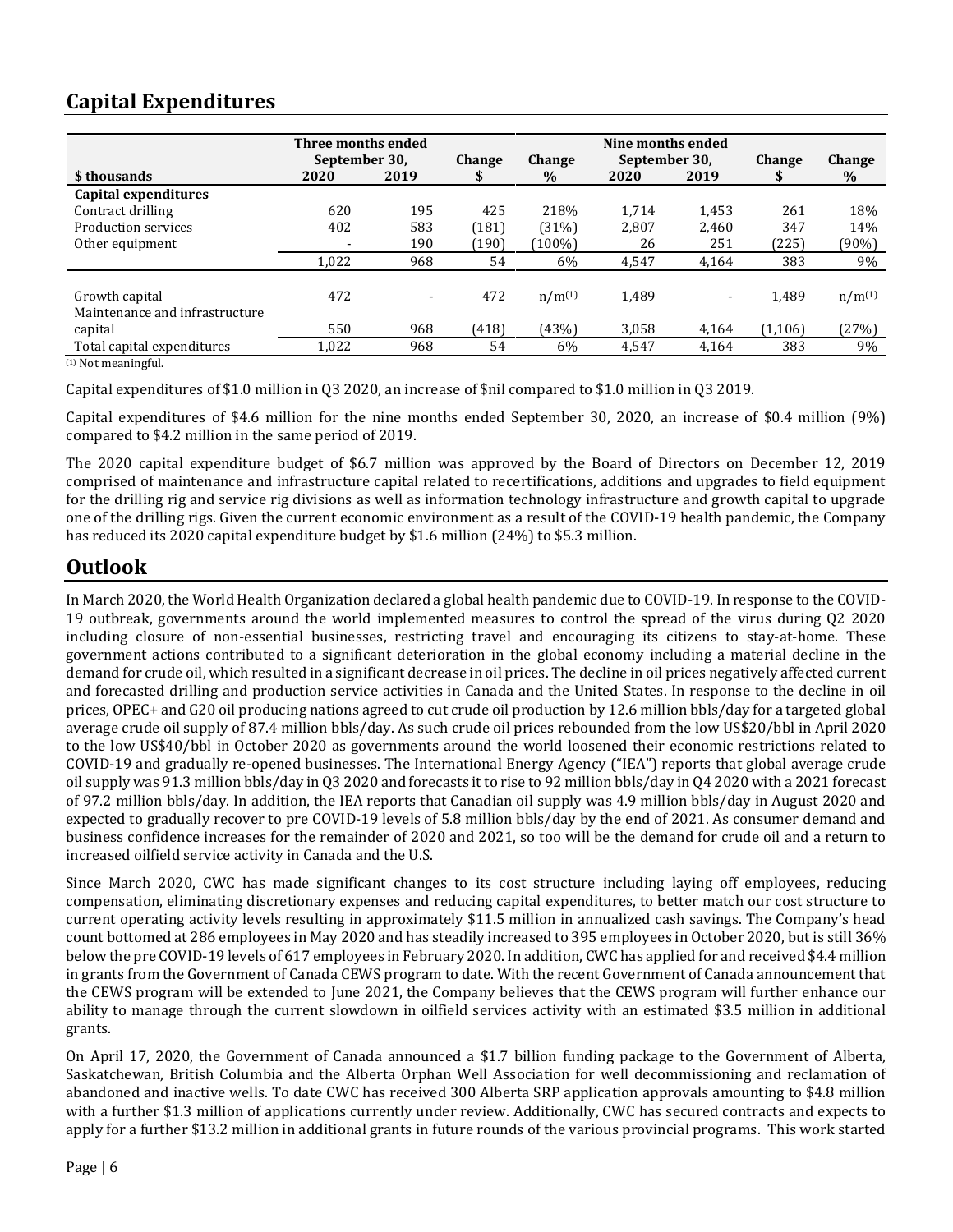in Q3 2020 and will be completed through the remainder of 2020 and 2021 with all work under these grant programs to be completed by December 31, 2022. The Company currently has over 30 service rigs and four drilling rigs working in Q4 2020 and expects to see the rig count increase into Q1 2021.

The Company continues to be in regular contact with its four member banking syndicate and has received positive indications that they will continue to support CWC through these turbulent times.

Looking out to a medium and longer term, CWC is optimistic about the future of the oil and gas industry in Canada. On March 31, 2020, the Government of Alberta announced they will be investing \$1.5 billion into the Keystone XL pipeline and provide a \$6.0 billion loan guarantee to TC Energy to start construction of the pipeline immediately, which is expected to be operational by 2023. This pipeline will carry 830,000 bbls/day of crude oil to Gulf Coast refineries. Along with the anticipated completion of Enbridge's Line 3 pipeline in late 2021, which will carry 760,000 bbls/day to Minnesota and eastern refineries and the Trans Mountain expansion project carrying 890,000 bbls/day by late 2022 to the west coast for oversea markets, Canada should have sufficient capacity to resume growth in crude oil production. With the current reduction in Canadian crude oil production of approximately 0.9 million bbls/day as a result of lower global demand from the COVID-19 economic restrictions and the announcement on October 23, 2020 by the Government of Alberta to remove the 125,000 bbls/day mandated production curtailments as of December 2020, Canada may have inadvertently solved its issues of insufficient capacity on its existing pipeline infrastructure until the three additional pipelines are completed and operational. As such, CWC will remain focused on its operational and financial performance in the short-term, but recognizes the need to pursue opportunities that have inevitably been created in this heavily discounted market to create medium and longer-term value for CWC's shareholders. With the support of the Board of Directors, management continues to actively pursue consolidation opportunities in North America. CWC cautions that there can be no guarantees that strategic opportunities will result in a transaction, or if a transaction is undertaken, as to its terms or timing.

## **About CWC Energy Services Corp.**

CWC Energy Services Corp. is a premier contract drilling and well servicing company operating in the WCSB and the United States with a complementary suite of oilfield services including drilling rigs, service rigs, swabbing rigs and coil tubing units. The Company's corporate office is located in Calgary, Alberta, with a U.S. office in Denver, Colorado and operational locations in Nisku, Grande Prairie, Slave Lake, Sylvan Lake, Drayton Valley, Lloydminster, Provost and Brooks, Alberta. The Company's shares trade on the TSX Venture Exchange under the symbol "CWC".

For more information, please contact:

CWC Energy Services Corp. 610, 205 – 5th Avenue SW Calgary, Alberta T2P 2V7 Telephone: (403) 264-2177 Email: [info@cwcenergyservices.com](mailto:info@cwcenergyservices.com)

Duncan T. Au, FCPA, FCA, CFA President & Chief Executive Officer

Stuart King, CPA, CA Chief Financial Officer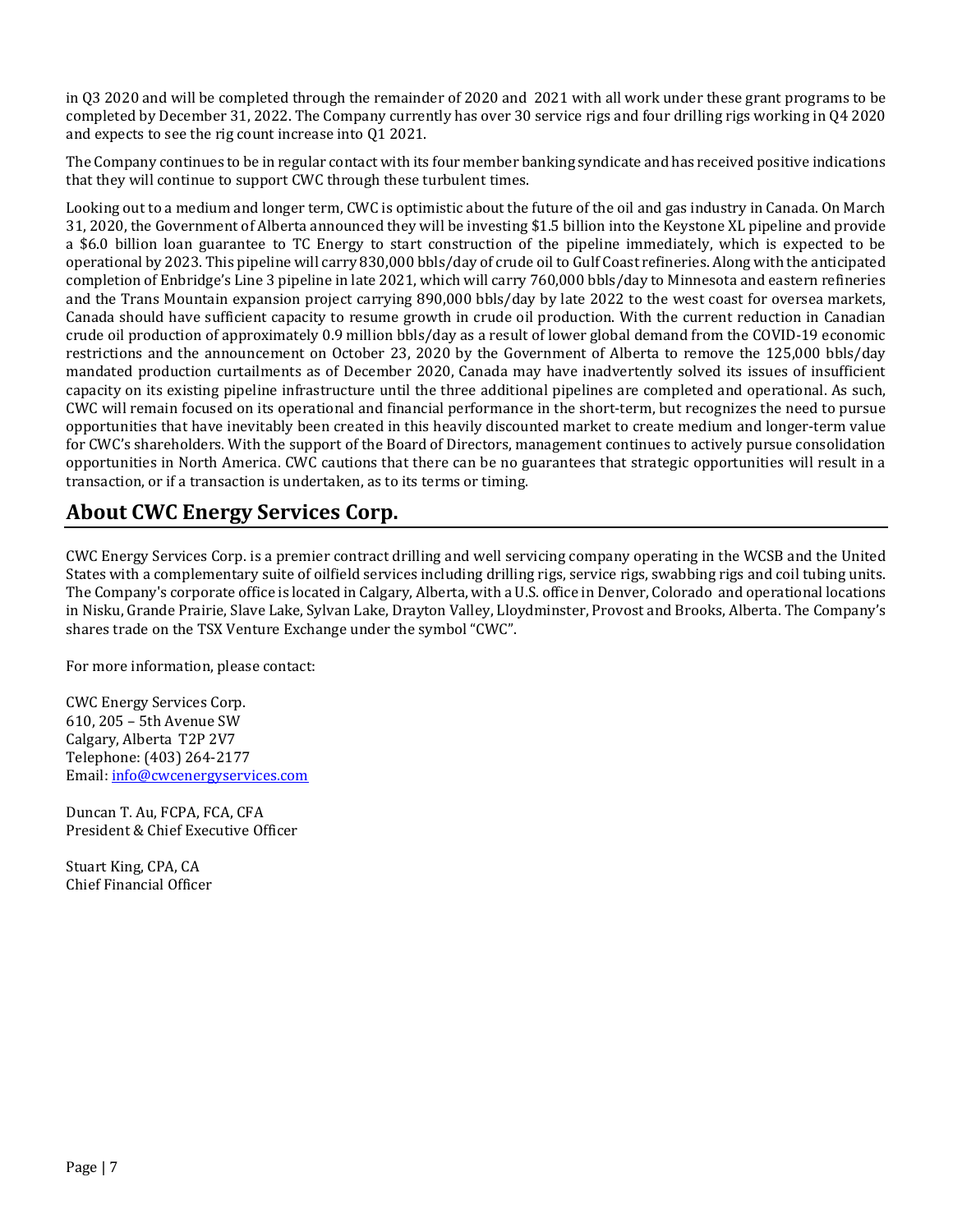# **Forward-Looking Information**

*This News Release contains certain forward-looking information and statements within the meaning of applicable Canadian securities legislation. Certain statements contained in this News Release, including most of those contained in the section titled "Outlook" and including statements which may contain such words as "anticipate", "could", "continue", "should", "seek", "may", "intend", "likely", "plan", "estimate", "believe", "expect", "will", "objective", "ongoing", "project" and similar expressions are intended to identify forward-looking information or statements. In particular, this News Release contains forward-looking statements including management's assessment of future plans and operations, planned levels of capital expenditures, expectations as to activity levels, expectations on the sustainability of future cash flow and earnings, expectations with respect to crude oil and natural gas prices, activity levels in various areas, expectations regarding the level and type of drilling and production and related drilling and well services activity in the WCSB and U.S. basins, expectations regarding entering into long term drilling contracts and expanding its customer base, and expectations regarding the business, operations, revenue and debt levels of the Company in addition to general economic conditions. Although the Company believes that the expectations and assumptions on which such forward-looking information and statements are based are reasonable, undue reliance should not be placed on the forward-looking information and statements because the Company can give no assurances that they will prove to be correct. Since forward-looking information and statements address future events and conditions, by their very nature they involve inherent risks and uncertainties. Actual results could differ materially from those currently anticipated due to a number of factors and risks including the implications of the COVID-19 health pandemic on the Company's business, operations and personnel. These factors and risks include, but are not limited to, the risks associated with the COVID-19 health pandemic and their implications on the demand and supply in the drilling and oilfield services sector (i.e. demand, pricing and terms for oilfield drilling and services; current and expected oil and gas prices; exploration and development costs and delays; reserves discovery and decline rates; pipeline and transportation capacity; weather, health, safety and environmental risks), significant expansion measures to stop the spread of COVID-19 further restricting or prohibiting the operations of the Company's facilities and operations, actions to ensure social distancing due to COVID-19, the Company's cash saving initiatives, integration of acquisitions, competition, and uncertainties resulting from potential delays or changes in plans with respect to acquisitions, development projects or capital expenditures and changes in legislation, including but not limited to tax laws, royalties and environmental regulations, stock market volatility and the inability to access sufficient capital from external and internal sources. Accordingly, readers should not place undue reliance on the forward-looking statements. Readers are cautioned that the foregoing list of factors is not exhaustive. Additional information on these and other factors that could affect the Company's financial results are included in reports on file with applicable securities regulatory authorities and may be accessed through SEDAR a[t www.sedar.com.](http://www.sedar.com/) The forward-looking information and statements contained in this News Release are made as of the date hereof and the Company undertakes no obligation to update publicly or revise any forward-looking information or statements, whether as a result of new information, future events or otherwise, unless so required by applicable securities laws. Any forward-looking statements made previously may be inaccurate now.*